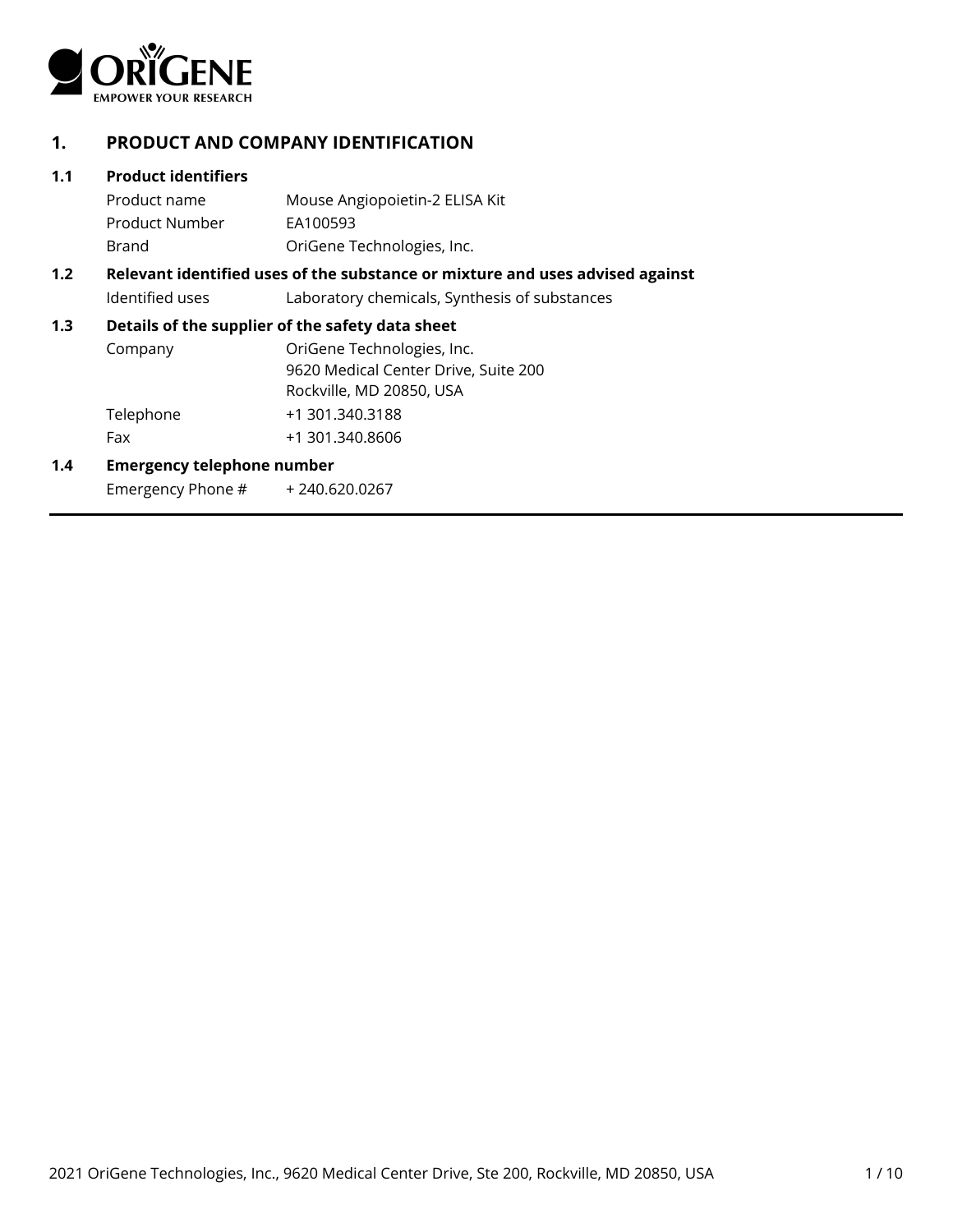# **2. HAZARDS IDENTIFICATION**

# **2.1 Classification of the substance or mixture**

# **GHS Classification in accordance with 29 CFR 1910 (OSHA HCS)**

Skin corrosion/irritation (Category 1B), H314 Serious eye damage (Category 1), H318

**2.2 GHS Label elements, including precautionary statements** Pictogram:



Signal word: Danger Hazard statements (GHS-US):

H314 – Causes severe skin burns and eye damage Precautionary statements (GHS-US):

P260 – Do not breathe mist, vapors, spray

P264 – Wash exposed skin thoroughly after handling

P280 – Wear protective gloves, eye protection, protective clothing, face protection

P301+P330+P331 – IF SWALLOWED: Rinse mouth. Do NOT induce vomiting

P303+P361+P353 – IF ON SKIN (OR HAIR): Remove/Take off immediately all contaminated clothing. Rinse skin with water/shower

P305+P351+P338 – IF IN EYES: Rinse cautiously with water for several minutes. Remove contact lenses, if present and easy to do. Continue rinsing

P310 – Immediately call a poison center or doctor/physician

P363 – Wash contaminated clothing before reuse

P405 – Store locked up

P501 – Dispose of contents/container to comply with local, state and federal regulations

# **2.3 Hazards not otherwise classified (HNOC) or not covered by GHS**

none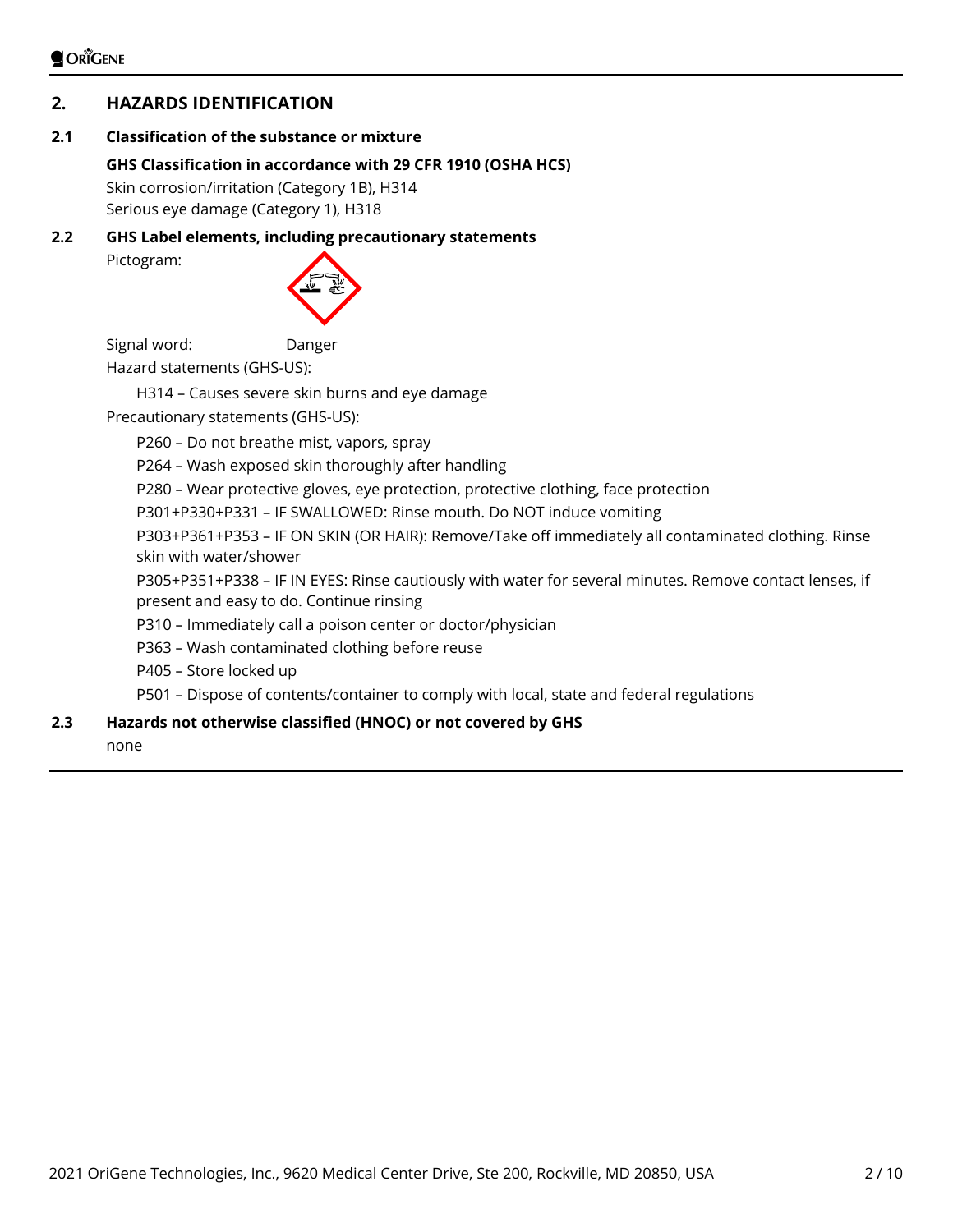# **3. COMPOSITION/INFORMATION ON INGREDIENTS**

# **3.1 Mixtures**

This product contains multiple vials. Those of relevance to the SDS are listed below.

|  | Substances: Aqueous solutions with non-hazardous additions |  |
|--|------------------------------------------------------------|--|
|  |                                                            |  |

| Component        | CAS-No.    | <b>Classification</b> | Concentration |
|------------------|------------|-----------------------|---------------|
| Water            | 7732-18-5  | not classified        | > 95%         |
| NaN <sub>3</sub> | 26628-22-8 | not classified        | 0.05%         |

Substances: Aqueous solutions with hazardous additions

| Component     | CAS-No.   | <b>Classification</b> | Concentration |
|---------------|-----------|-----------------------|---------------|
| Water         | 7732-18-5 | not classified        | > 98%         |
| Sulfuric Acid | 7664-93-9 | 231-639-5             | $< 2\%$       |
|               |           |                       |               |

# **4. FIRST AID MEASURES**

# **4.1 Description of first aid measures**

#### **If inhaled**

If breathed in, move person into fresh air. If not breathing, give artificial respiration.

#### **In case of skin contact**

Wash off with soap and plenty of water.

### **In case of eye contact**

Flush eyes with water as a precaution.

#### **If swallowed**

Never give anything by mouth to an unconscious person. Rinse mouth with water.

### **4.2 Most important symptoms and effects, both acute and delayed**

The most important known symptoms and effects are described in the labeling (see section 2.2) and/or in section 11

# **4.3 Indication of any immediate medical attention and special treatment needed**

No data available

# **5. FIREFIGHTING MEASURES**

### **5.1 Extinguishing media, suitable extinguishing media**

Use water spray, alcohol-resistant foam, dry chemical or carbon dioxide.

**5.2 Special hazards arising from the substance or mixture** Nature of decomposition products not known.

# **5.3 Advice for firefighters**

Wear self-contained breathing apparatus for firefighting if necessary.

# **5.4 Further information**

No data available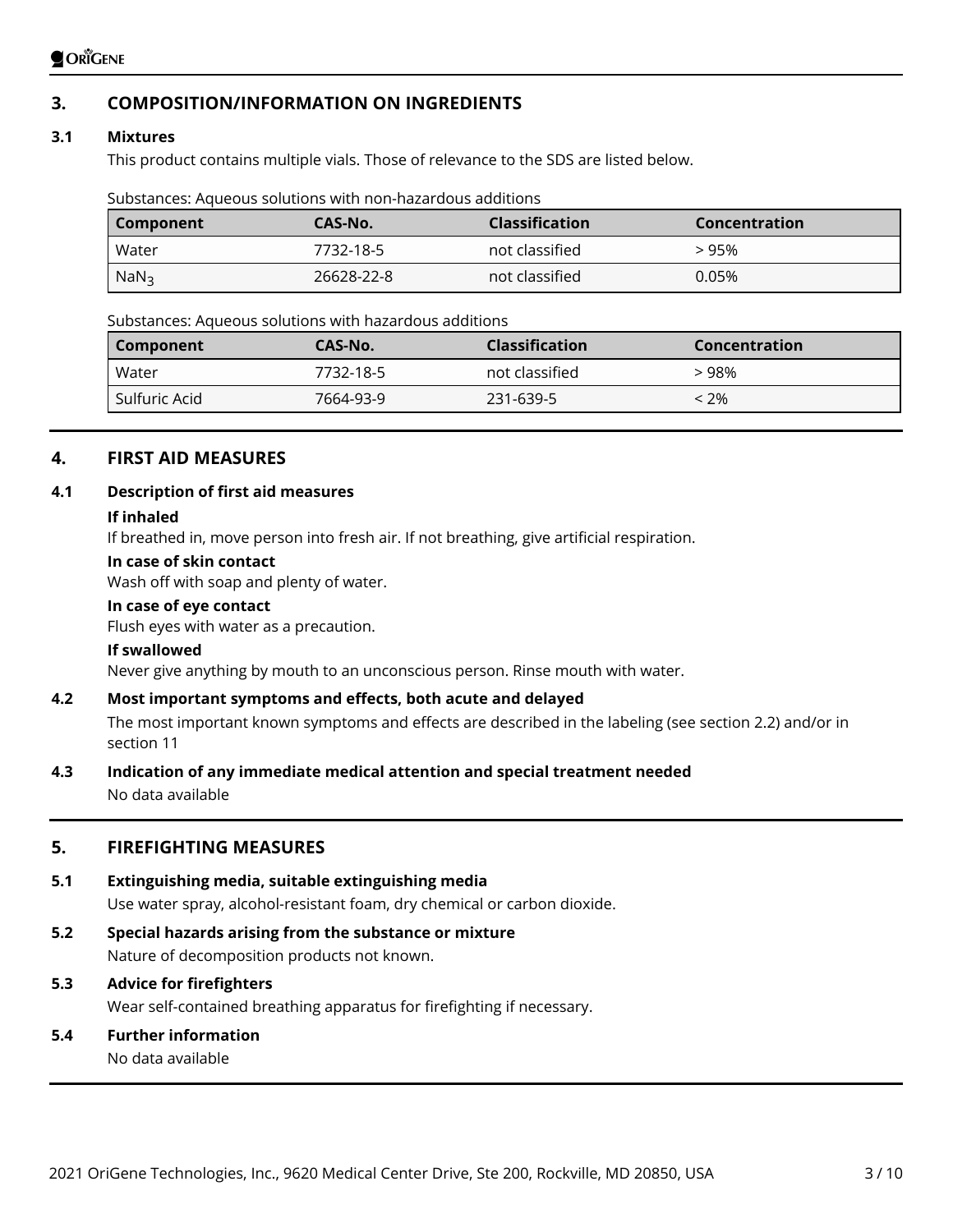# **6. ACCIDENTAL RELEASE MEASURES**

**6.1 Personal precautions, protective equipment and emergency procedures** Avoid breathing vapors, mist or gas. For personal protection see section 8.

#### **6.2 Environmental precautions**

No special environmental precautions required.

**6.3 Methods and materials for containment and cleaning up** Keep in suitable, closed containers for disposal.

# **6.4 Reference to other sections**

For disposal see section 13.

# **7. HANDLING AND STORAGE**

# **7.1 Precautions for safe handling**

For precautions see section 2.2.

### **7.2 Conditions for safe storage, including any incompatibilities**

Keep container tightly closed in a dry and well-ventilated place. Storage class (TRGS 510): 13 Non-combustible solid

### **7.3 Specific end use(s)**

Apart from the uses mentioned in section 1.2 no other specific uses are stipulated.

# **8. EXPOSURE CONTROLS/PERSONAL PROTECTION**

#### **8.1 Control parameters**

Components with workplace control parameters Contains no substances with occupational exposure limit values.

#### **8.2 Exposure controls**

Appropriate engineering controls General industrial hygiene practice. Personal protective equipment Eye/face protection Use equipment for eye protection tested and approved under appropriate government standards such as NIOSH (US) or EN 166(EU). Skin protection Handle with gloves. Gloves must be inspected prior to use. Use proper glove removal technique (without touching glove's outer surface) to avoid skin contact with this product. Dispose of contaminated gloves after use in accordance with applicable laws and good laboratory practices. Wash and dry hands. Body Protection Impervious clothing, the type of protective equipment must be selected according to the concentration and amount of the dangerous substance at the specific workplace. Respiratory protection Respiratory protection not required. For nuisance exposures use type OV/AG (US) or type ABEK (EU EN 14387) respirator cartridges. Use respirators and components tested and approved under appropriate government standards such as NIOSH (US) or CEN (EU). Control of environmental exposure No special environmental precautions required.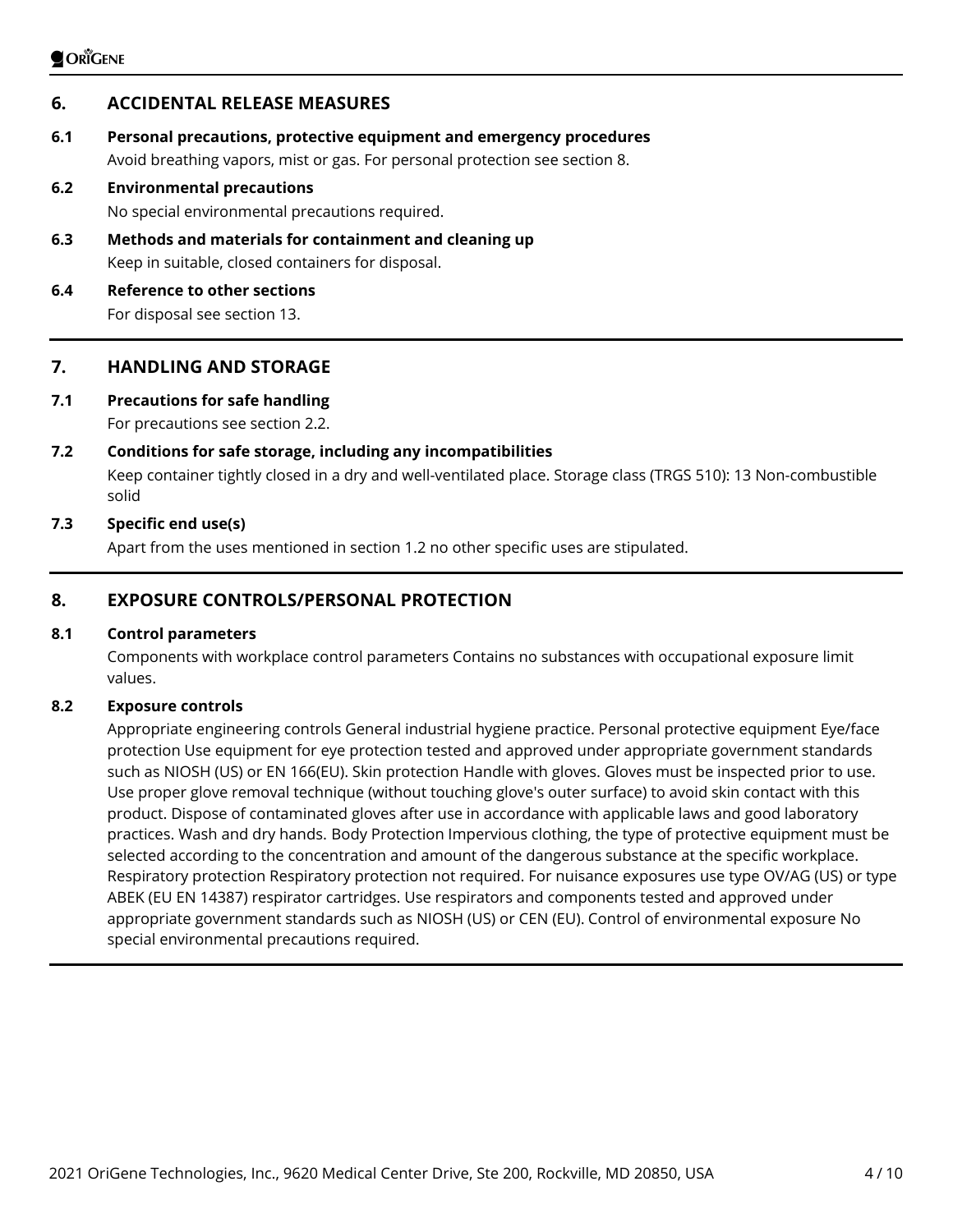# **9. PHYSICAL AND CHEMICAL PROPERTIES**

# **9.1 Information on basic physical and chemical properties**

| Appearance                            | Form: aqueous solution |
|---------------------------------------|------------------------|
| Odor                                  | No data available      |
| Odor Threshold                        | No data available      |
| pH                                    | ${}_{0.5}$             |
| Melting point / freezing point        | 0 Centigrade           |
| Initial boiling point & range         | 100 Centigrade         |
| Flash point                           | No data available      |
| Evaporation point                     | No data available      |
| Flammability (solid/gas)              | No data available      |
| Upper/lower Flammability limits       | No data available      |
| Vapor pressure                        | No data available      |
| Relative density                      | No data available      |
| Water solubility                      | No data available      |
| Partition coefficient (octanol/water) | No data available      |
| Auto-ignition temperature             | No data available      |
| Decomposition temperature             | No data available      |
| Viscosity                             | No data available      |
| <b>Explosive properties</b>           | No data available      |
| Oxidizing properties                  | No data available      |

### **9.2 Other safety information**

No data available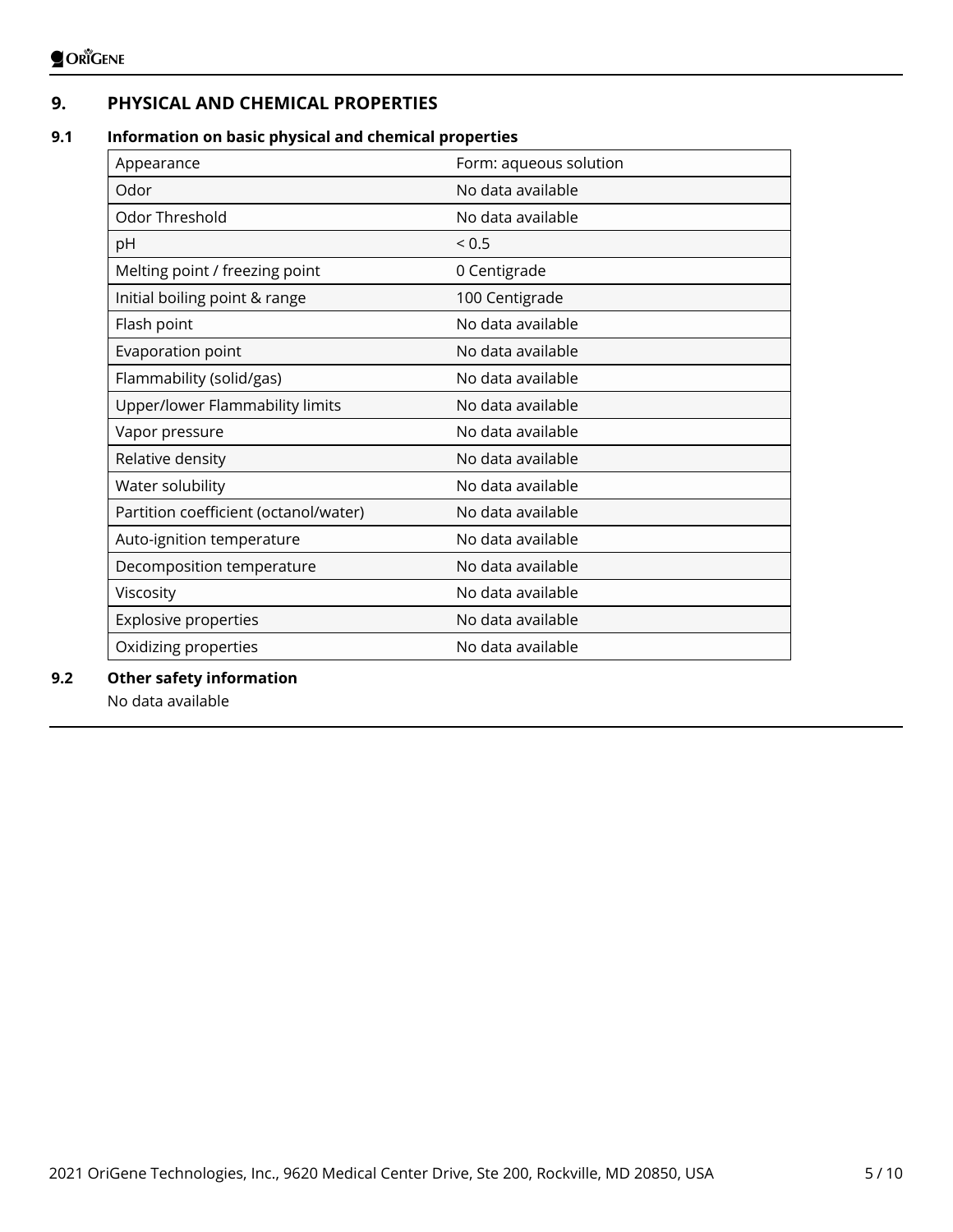# **10. STABILITY AND REACTIVITY**

- **10.1 Reactivity** No data available
- **10.2 Chemical stability** Stable under recommended storage conditions. **10.3 Possibility of hazardous reactions**

No data available

- **10.4 Conditions to avoid** No data available
- **10.5 Incompatible materials** Strong oxidizing agents

# **10.6 Hazardous decomposition products** Other decomposition products - No data available In the event of fire: See section 5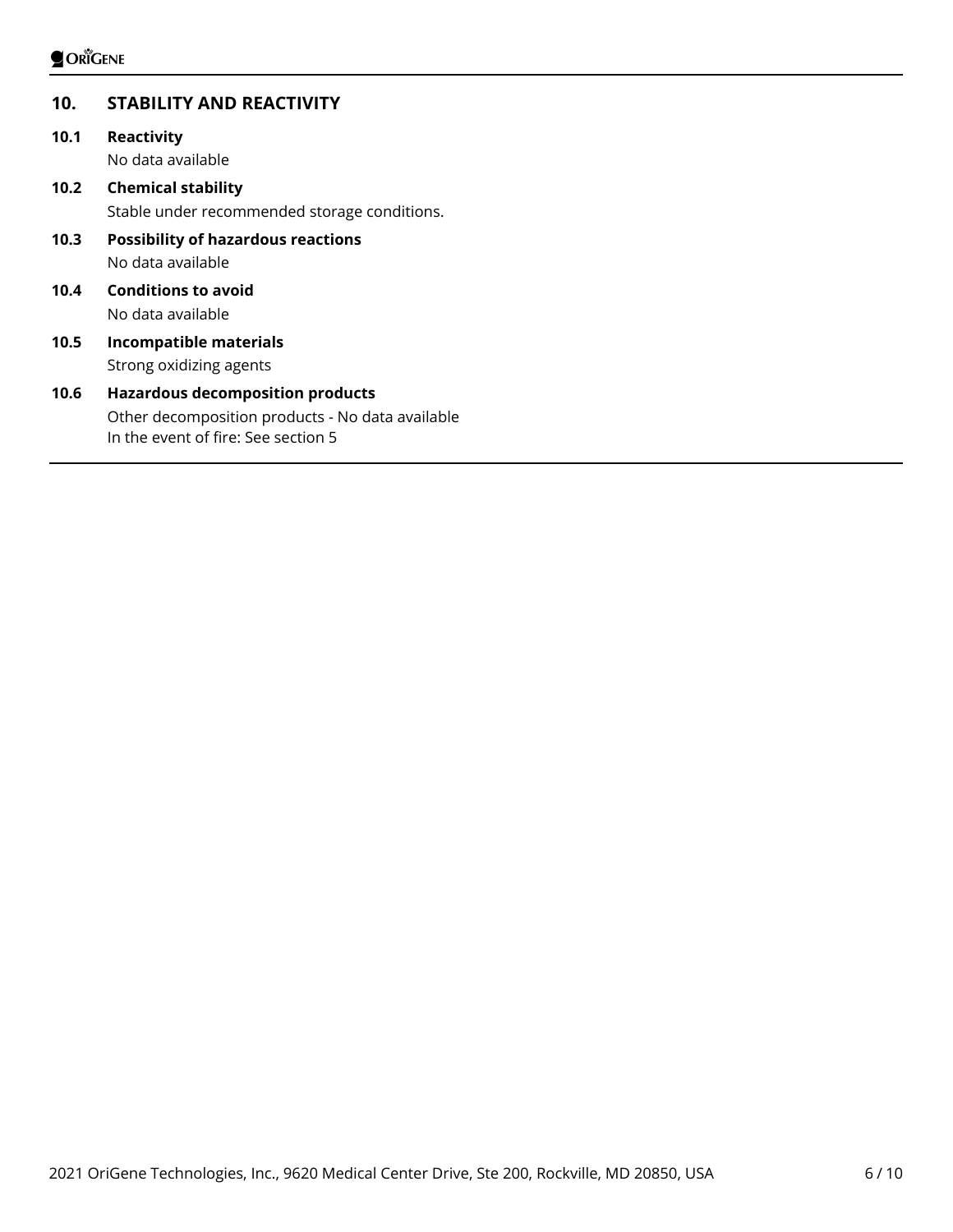# **11. TOXICOLOGICAL INFORMATION**

### **11.1 Information on toxicological effects**

#### **Acute toxicity**

No data available

#### **Inhalation**

No data available

#### **Dermal**

No data available

#### **Skin corrosion/irritation**

No data available

#### **Serious eye damage/eye irritation**

No data available

#### **Respiratory or skin sensitization**

No data available

#### **Germ cell mutagenicity**

No data available

#### **Carcinogenicity**

| IARC: | No components of this product present at levels greater than or equal to 0.1% is<br>identified as probable, possible or confirmed human carcinogen by IARC. |
|-------|-------------------------------------------------------------------------------------------------------------------------------------------------------------|
| NTP:  | No components of this product present at levels greater than or equal to 0.1% is<br>identified as a known or anticipated carcinogen by NTP.                 |

OSHA: No components of this product present at levels greater than or equal to 0.1% is identified as a carcinogen or potential carcinogen by OSHA.

#### **Reproductive toxicity**

No data available

### **Specific target organ toxicity - single exposure**

No data available

### **Specific target organ toxicity - repeated exposure**

No data available

### **Aspiration hazard**

No data available

# **Additional Information**

RTECS: Not available

To the best of our knowledge, the chemical, physical, and toxicological properties have not been thoroughly investigated.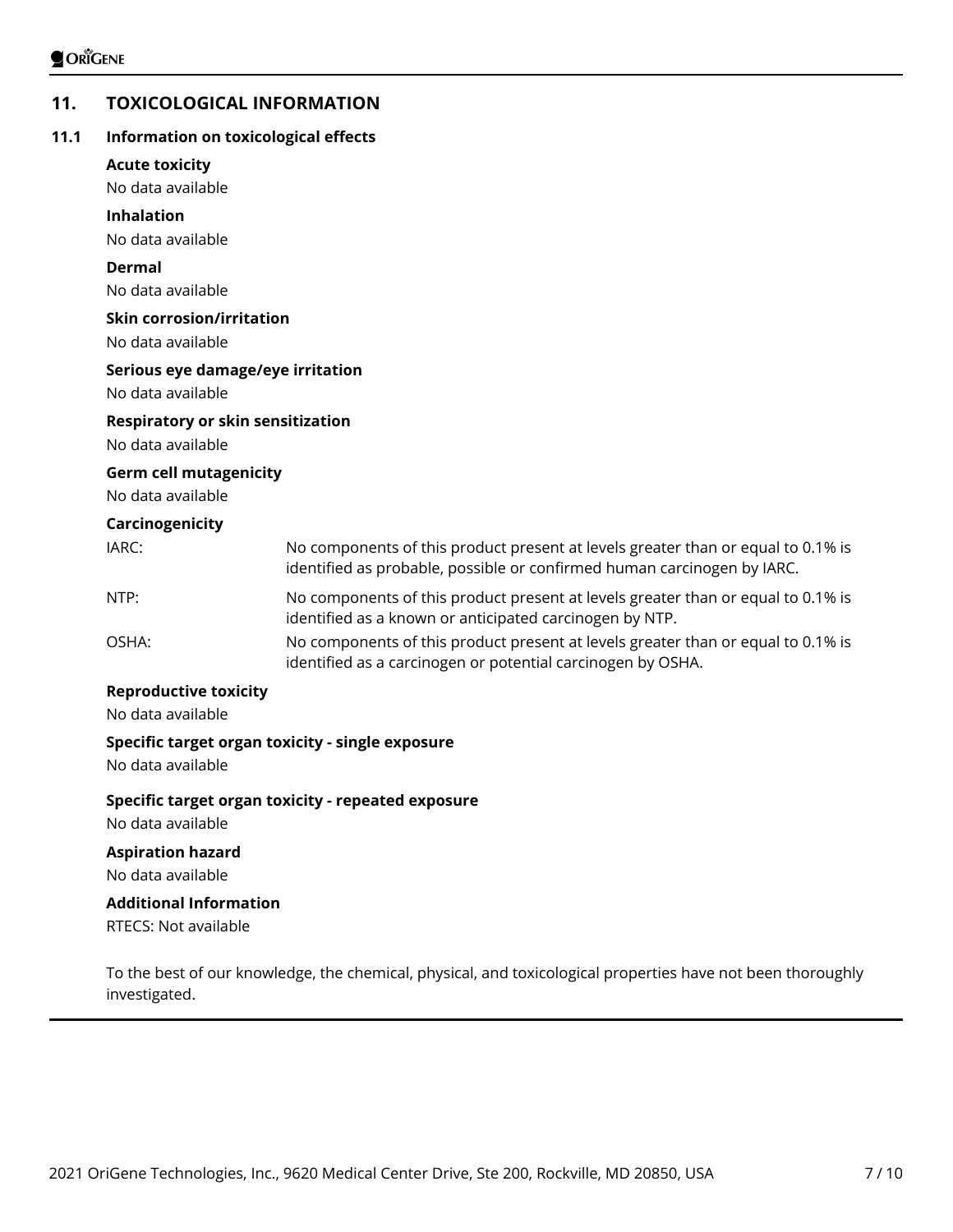# **12. ECOLOGICAL INFORMATION**

**12.1 Toxicity**

No data available

- **12.2 Persistence and degradability** No data available
- **12.3 Bioaccumulative potential** No data available
- **12.4 Mobility in soil** No data available

# **12.5 Results of PBT and vPvB assessment** PBT/vPvB assessment not available as chemical safety assessment not required/not conducted

**12.6 Other adverse effects** No data available

# **13. DISPOSAL CONSIDERATIONS**

# **13.1 Waste treatment methods**

### **Product**

Offer surplus and non-recyclable solutions to a licensed disposal company. Burn in a chemical incinerator equipped with an afterburner and scrubber but exert extra care in igniting as this material is highly flammable. Contact a licensed professional waste disposal service to dispose of this material.

### **Contaminated packaging**

Dispose of as unused product.

# **14. TRANSPORT INFORMATION**

### **DOT (US)**

Not regulated as a dangerous good

### **IMDG**

Not regulated as a dangerous good

### **IATA**

Not regulated as a dangerous good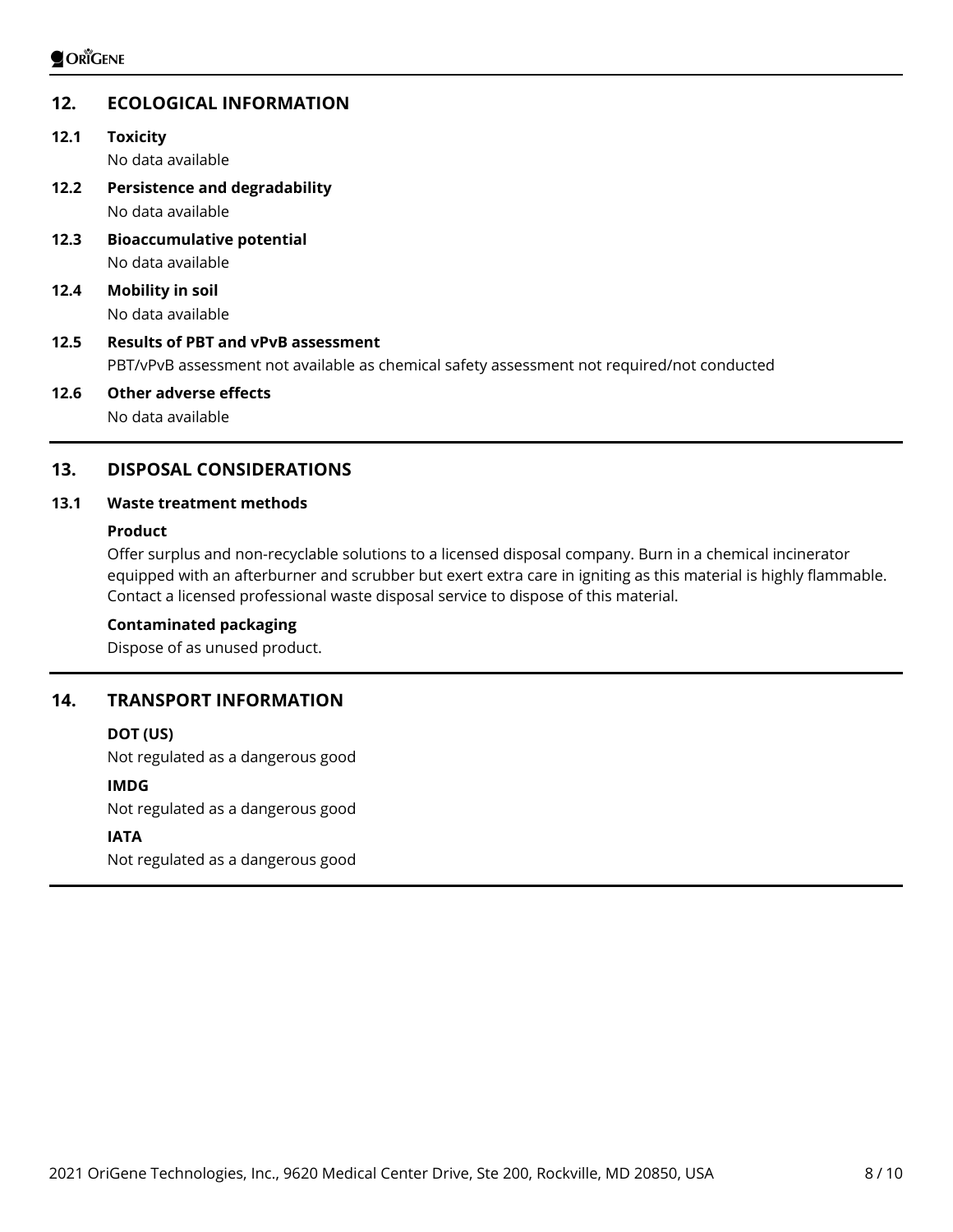# **15. REGULATORY INFORMATION**

#### **SARA 302 Components**

No chemicals in this material are subject to the reporting requirements of SARA Title III, Section 302.

#### **SARA 313 Components**

This material does not contain any chemical components with known CAS numbers that exceed the threshold reporting levels established by SARA Title III, Section 313.

# **SARA 311/312 Hazards**

No SARA Hazards

#### **Massachusetts Right To Know Components**

No components are subject to the Massachusetts Right to Know Act.

#### **Pennsylvania Right To Know Components**

| <b>Component</b> | CAS-No.   |
|------------------|-----------|
| Water            | 7732-18-5 |
| Sulfuric Acid    | 7664-93-9 |

#### **New Jersey Right To Know Components**

| Component     | CAS-No.   |
|---------------|-----------|
| Water         | 7732-18-5 |
| Sulfuric Acid | 7664-93-9 |

#### **California Prop. 65 Components**

This product does not contain any chemicals known to State of California to cause cancer, birth defects, or any other reproductive harm.